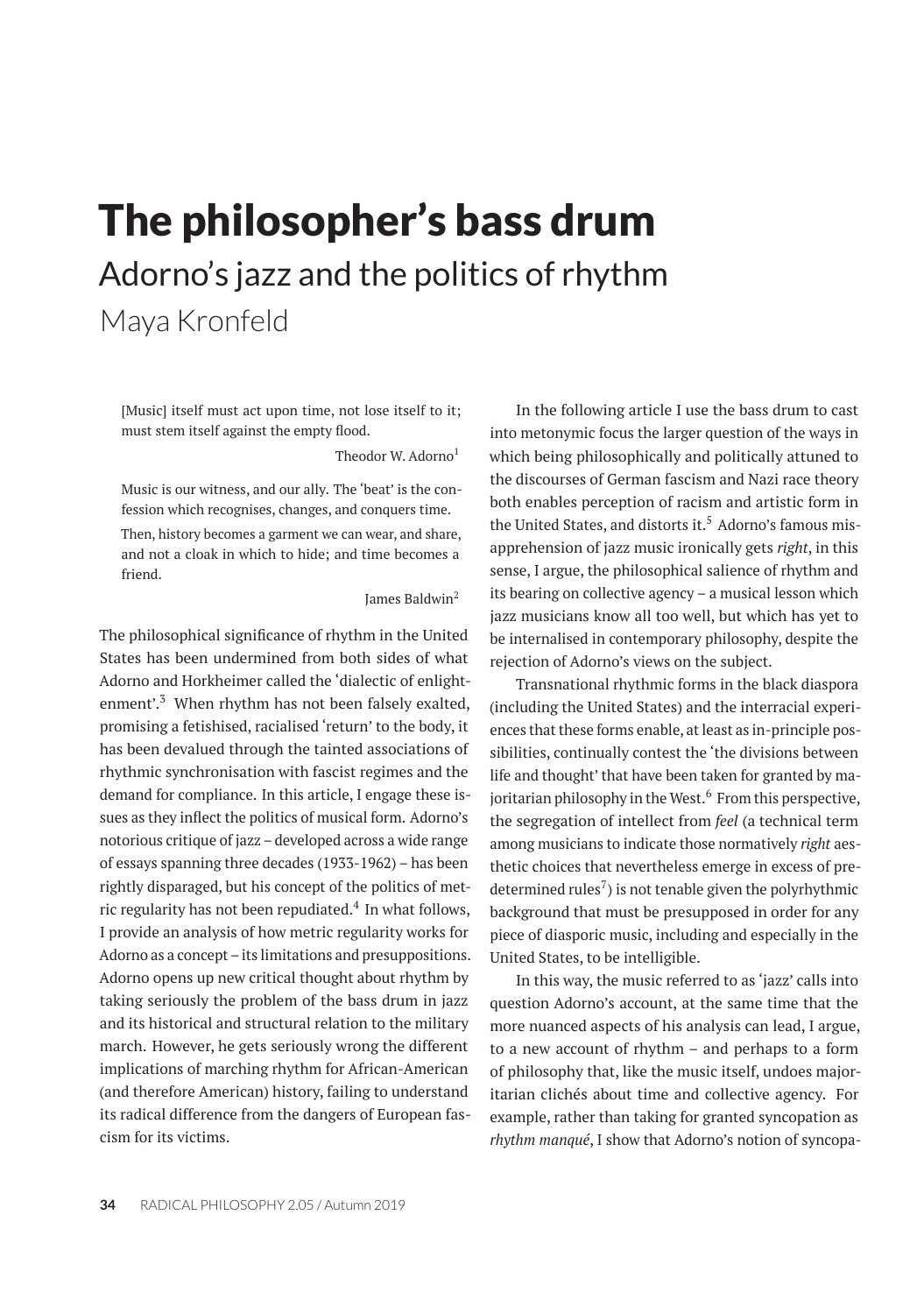tion makes explicit the bias and distortion that results from the presupposition that 'straight time' is primary. And yet the construct of 'syncopation' – defined by Ted Reed as 'when a temporary displacement of the regular metrical accent occurs, causing the emphasis to shift from a strong accent to a weak accent<sup> $8$ </sup> – remains indispensable, both for the transmission of drummer wisdom and for the philosophies made possible by black American music. In this way, the concept of syncopation, like the individual beats that it encompasses within its scope, operates fluidly – even if its rigidification needs to be guarded against. As tenor saxophonist and cultural historian Howard Wiley suggests, the construct of syncopation *itself* is perpetually in the process of being freed by its practitioners, although, by the same token, this generates the ever-present danger and possibility that it can be 'taken back' at any time.<sup>9</sup>

Adorno's critique of rhythmic syncopation, in spite of his conclusions, indirectly calls for a critical reevaluation of syncopation as musicological nomenclature – by laying bare precisely those forms of polyrhythmic (and historical) interracial experience in the United States that are 'in excess' of the concept of syncopation. This is just one way in which theorisations of rhythm that have come from jazz practitioners themselves not only persistently obviate logical impasses that are proper to the dialectic of enlightenment diagnosed by Adorno and Horkheimer, but also offer a critical commentary on the dialectic's binary terms. The analysis I present below concurs in this respect with important recent work by, for example, Fumi Okiji, who in her aptly named *Jazz as Critique*, shows how Adorno's very unwillingness to acknowledge black rhythmic form as radical art can be used to sharpen the critical potential always known by jazz practitioners to inhere in the music. $^{10}$ 

## **'Blues March'**

Adorno argues, infamously, in 'On Jazz' (1936) that 'the basic rhythm of the continuo and the bass drums is completely in sync with march rhythm, and … jazz could be transformed effortlessly into a march.'<sup>11</sup> Later in the same paragraph, Adorno's makes his notorious assertion: 'jazz can be easily adapted for use by fascism.' This assertion follows from two sets of considerations in Adorno's reasoning: his formal understanding of jazz's internal

rhythmic structure and his historical observations that 'not only the saxophone has been borrowed from the military orchestra; the entire arrangement of the jazz orchestra ... is identical to that of a military band.<sup>'12</sup> Adorno's critical engagement with jazz's European, march-like components reflects, in this respect, a form of listening that is attentive to the art form's musical make up, especially as it was conceived by the jazz innovators themselves, even if he was wrong to limit the scope of what that engagement with hegemonic forms meant or could mean. On the one hand, then, a distinction needs to be drawn between what walking in march step meant in the context of European fascism (in keeping with the principle of *Gleichschaltung*, the standardisation of political, economic and social institutions), and what the resignification of the march and marching meant and might continue to mean in the context of the transatlantic history by which jazz became international. On the other hand, however, it is precisely that transatlantic history which already mutually implicates the two forms of marching.

Adorno's formal-historical hypothesis about the relationship between jazz and marching music is oddly truthful: the structural affinity with marching music that jazz musicians sometimes preserved (and ironised) within the music is borne out by jazz's actual historical development in the United States and across the Atlantic. Indeed, as Ben Sidran observes, the marching band is often associated with 'the rise of music as a *profession* in black America'.<sup>13</sup> The famed 15<sup>th</sup> Infantry Regiment of the New York National Guard, led by the ragtime conductor Lieutenant James 'Jim' Reese Europe, who fought in World War I and also toured widely in Europe, is just one among many salient examples in the history of African American soldiers as members of hugely influential military bands, going back to the Civil War. Indeed, during World War I, 'most of the black combat regiments contained their own bands, some led by professional musicians.' As Chad L. Williams writes in his study of African American Soldiers in the World War I era: 'African American musicians played a significant role in the fetishisation of blackness that emerged during the [first world] war and flourished during the postwar period. Black regimental bands took France by storm and became almost singularly responsible for the international spread of jazz during the war and its immediate aftermath.<sup>14</sup> Linking this history with the question of musical interpretation,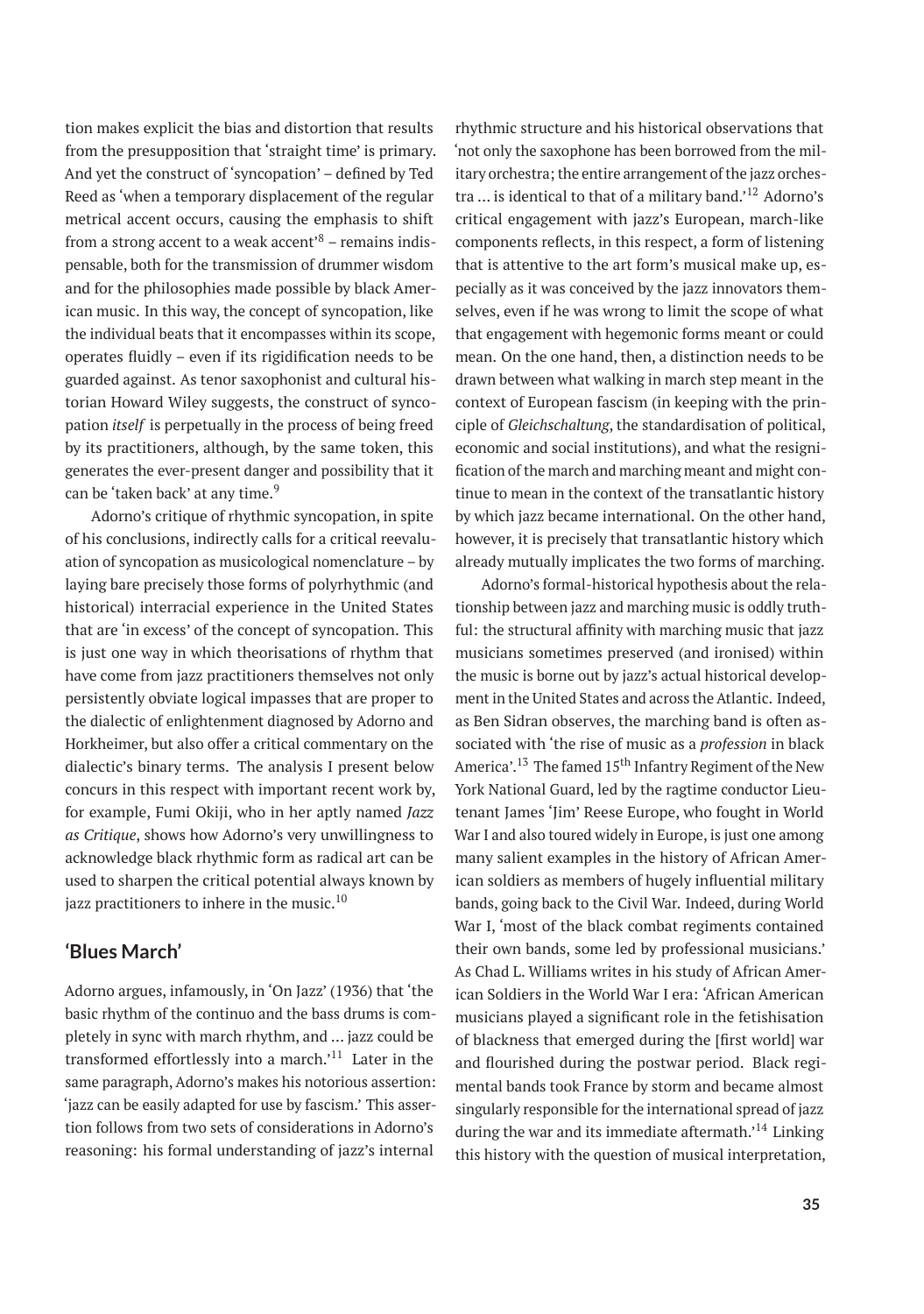Sidran claims, somewhat schematically, that 'the black circus, early marching, and minstrel bands were an organised acceptance of Western forms, whereas the blues idiom and tradition can be seen as a rejection, or at least a reevaluation, of Western forms.' And yet actual musicalhistorical moments seem always to contest or jumble the neat divisions produced by such a binary paradigm.<sup>15</sup>

One of the most iconic jazz tunes of the late 1950s, 'Blues March', is a signature tune written by saxophonist Benny Golson for the Art Blakey band in 1958. In its title, as well as in its musical content, 'Blues March' displays on its surface, to an exaggerated effect, these two apparently conflicting traditions of blues idiom and 'Western' form. But one ought to be wary of idealising such a self-conscious display of hybridisation. In an interview, Benny Golson recalled:

[When I wrote] 'Blues March,' I knew it couldn't be the kind of march you hear from military bands … It had to be a funky, Grambling College-type thing. It's a blues, but just a little different. I figured it was a novelty and would never last, just something to get us over, maybe. I took it in and we rehearsed it. I told Art to pretend he was with the American Legion band, and he did. Until this day, nobody has played 'Blues March' the way Art Blakey did, and I've played it with some of the best jazz drummers in the world.<sup>16</sup>

Or, as Blakey himself, in a separate interview, remembered:

The two most popular numbers that we play are 'Blues March' by Benny Golson and 'Moanin" by Bobby Timmons. We started playing them both in 1958, and we still have to play them every night. When we first played them, we laughed at them. We laughed at them because they're so simple. And then they became our biggest hits. $17$ 

Even though these compositions are band originals, Golson and Blakey's accounts concur: '*we* laughed at them' almost as a part of 'playing them.' Interesting, and probably revealing of the relation of jazz improvisation to commercial forms, *even* when the forms have been furnished by the improvisers themselves, is the fact that the laughter directed at the tune itself is not self-directed laughter.<sup>18</sup> In missing this laughter – which I am taking as a metonymy for a critical posture that is embedded within the musical structure itself, not merely as an ancillary response – Adorno misses the ways in which the music itself parodies the white expectations held for it. This is related to the important question of what musical forms Adorno actually had in mind by 'jazz', and, indeed, whether jazz is even an appropriate designation for what are, arguably, strictly commercial forms – the knockoff, rather than the music itself.<sup>19</sup> But to ask this question of Adorno's text alone is to miss the entire critical philosophy of naming that is always embedded in the music that speaks an unutterable history, in a country where one cannot hope to even begin to tell the truth using extant majoritarian language. As James Baldwin observed in 1962, 'We live in a country in which words are mostly used to cover the sleeper, not to wake him up.<sup>20</sup>

If European jazz was initially Adorno's primary point of reference, American music became the basis for the same conclusions after he emigrated to the U.S. in 1938, and it continued to inform his views for the next quarter of a century. And yet the special salience, for Adorno, of the 'march' (which, on other accounts, might just be one among jazz's many heterogeneous inherited musical idioms) must be directly linked to his understanding of the culture of Nazi Germany – the original context in which Adorno sarcastically bid jazz 'farewell'. Richard Grunberger offers the following description of 'cumulative subjection to martially disciplined sight of goosestepping SA columns':

… the thump of march-rhythms and songs resembled brain-washing … the associations set up by the rhythm of the march are transmitted to the whole of the body and defection from the marching column appears tantamount to the loss of content of one's previous existence.<sup>21</sup>

Keeping in mind power's need to preserve adherence to the rhythm of the march explains the set of Nazi regulations for jazz orchestras, including the edict that 'socalled jazz compositions may contain at most 10 percent syncopation.<sup>22</sup> But as I show below, the paradoxical projected idea of '100% syncopation' as an untenable limit exposes in some way the incoherence at the heart of the concept of syncopation, or rhythmic 'dissonance' itself. In light of these and further materials, Michael Golston makes reference to one fascist preoccupation by asking, 'Can one alternately shape or disfigure a body or a state or a nation by exposing it to rhythm?' The Nazi ban on 'Negerjazz'<sup>23</sup> occurred in October of the same year, 1933, in which 'Farewell to Jazz' was written and in which Hitler rose to power in Germany. Later, in 'On Jazz' (1936), Adorno suggests that 'march-like' jazz escaped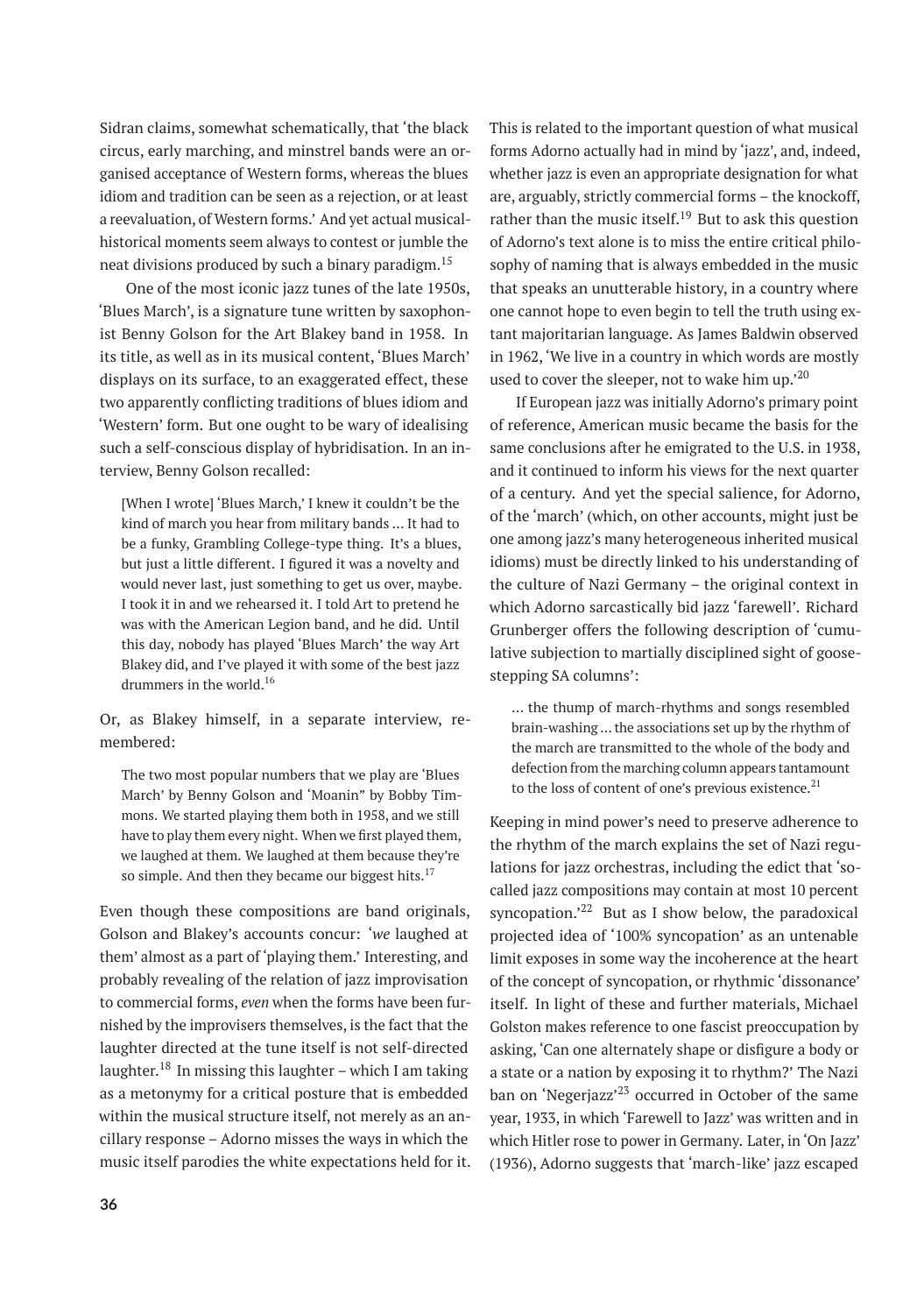

the Nazi ban and continued to be heard on the radio after the ban was issued. $^{24}$  Indeed, the symbolic work that jazz was made to perform in the racist contexts of the United States and, differently, of Nazi Germany is crucial to an understanding of Adorno's analysis.<sup>25</sup> Golston offers several relevant examples from Nazi Germany. As he writes: 'a "scientific" apparatus for justifying the segregation of ethnic groups based on genetically determined racial rhythms is thus firmly in place by the early 1930s.'<sup>26</sup> Severus Ziegler, the manager of the Weimar theatre, had this to say, for example, in relation to his 'degenerate music' exhibition: 'We do not reject dissonance per se, or the enrichment of rhythm, but dissonance as a principle, and the irruption of alien rhythm.'<sup>27</sup> Goebbels was more decisive: 'Now I speak quite openly on the question of whether German radio should broadcast so-called jazz music. If by jazz we mean music that is based on rhythm and entirely ignores or even shows contempt for melody … then we can only reply to the question entirely in the negative.'<sup>28</sup>

The idea that non-white rhythms issue from distinct bodily forms is as fringed with racial violence in the United States as it was in Germany. This did not escape Adorno. And yet, in just these historical contexts, rhythmic periodicity intersects the biological body in important ways. Is moving in rhythm not a real strategy for pain relief, when it comes to backbreaking work? Or, consider a commonplace of jazz pedagogy today, which Adorno would have despised – the idea that rhythmic periodicity is as natural as one's heartbeat. There is thus an urgent need to disentangle, at least partially, rhythmic movement from the shards of fascist and American racist 'immediacy'. Adorno's concerns about the march elements of jazz rhythm touch, in their very specificity, on the most general philosophical and political stakes of metric regularity, or rhythmic periodicity. Those very stakes, however, require us to resist his total equation between keeping a beat and compliance with power. Indeed, this need for alternative theorisation is precisely why musicians have used the term 'groove' (among others) as a placeholder for non-compliant, and yet rigorously structured rhythm. If adhering to traditional forms is a way of repeatedly citing the past, then the problem of repetition is compounded when what is cited is already rhythm, already periodic.

In fact, there are multiple registers of iteration at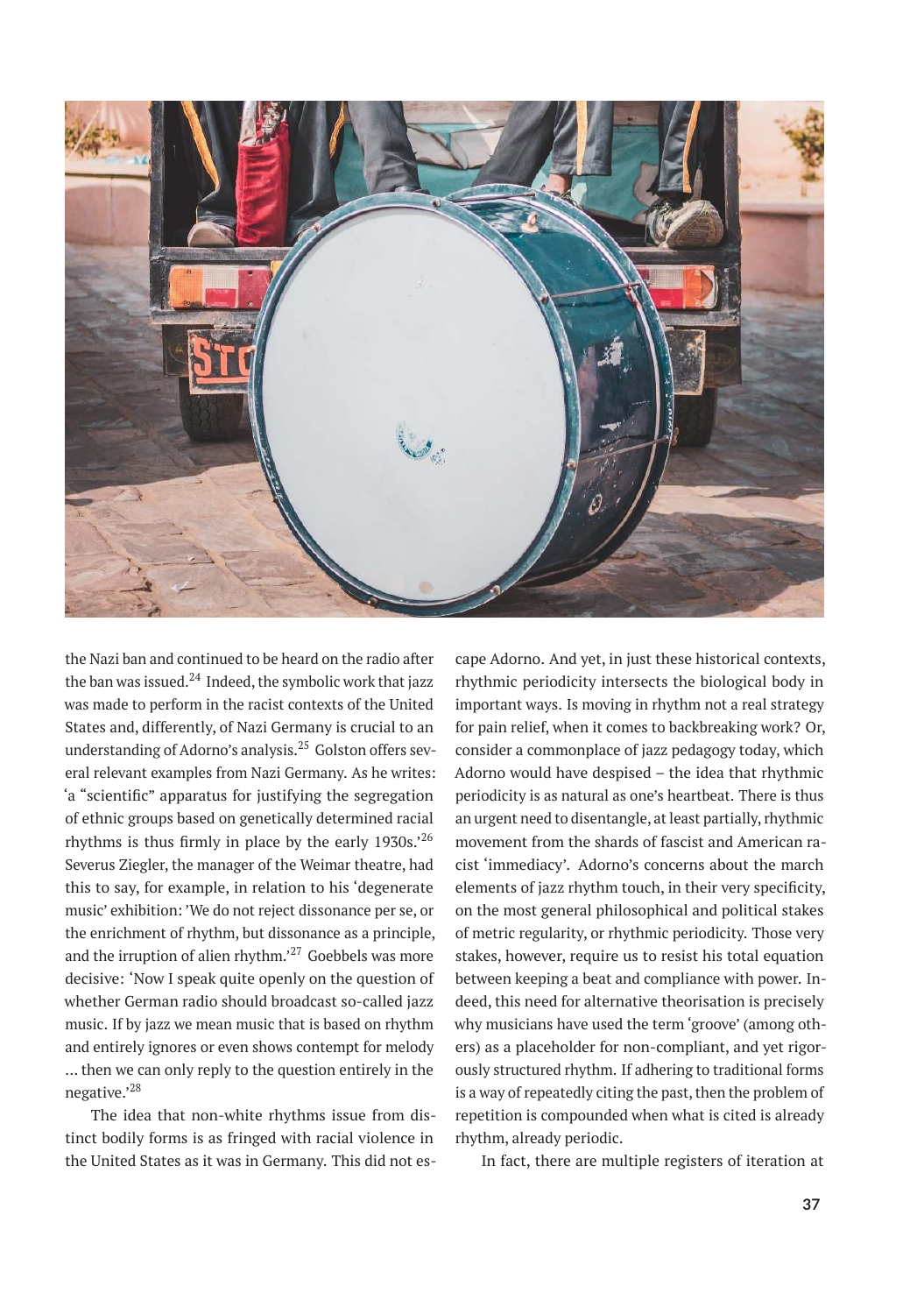play in Adorno's philosophical analysis of metre, which together make the question of rhythm so salient. First, there are the spaces between one beat and another in a musical performance; these distances can be reiterated through time, yielding the temporal dimension of a groove.<sup>29</sup> Second, the rhythmic form as a historical entity can *itself* be iterated through time – that is, the mode of repetition itself becomes a musical idiom, gets inhabited, replayed, alluded to, transformed in subsequent performances. This second form of repetition, we might say, by being overtly social, allegorises the first. To test out Adorno's thesis concerning the march is to ask under what conditions the metric rule that governs a first musical bar carries through *beyond* the final bar, bringing also future performances into compliance. The question is, in this sense, whether the march form, like the individual beats that constitute it, lays the framework for future innovation and subversion – iterations with change. In this specific sense, musical time and historical time are as one in the moments of Adorno's account that I discuss here. But this raises the question of whether metric regularity, the hegemony of the 'beat', is *always* an instance of borrowed time, or whether the rubric of the 'groove' is instead one that provides an alternative time in which to live (and act) – a 'garment', as James Baldwin suggested, worn collectively in order to make history more bearable

The threat, for Adorno in the shadow of fascism, is evidently one of an ever-present return to metric regularity. Is the hegemony of the 'beat' always being partially carried *out* by being carried on? Adorno's attentiveness to the political stakes of rhythmic form invites, therefore, a larger question about what happens to rhythmic forms (or rhythmic displacements) as they *themselves* travel over time. On the one hand, of course, commentators have often identified jazz with primitivism, with an irrational 'feeling' and a racialised idea of sexual licentiousness; on the other hand, they have appealed to European or nationalist norms (and continue to do so) in order to secure jazz's status as America's 'classical music'.<sup>30</sup> In this context, I would argue that Adorno's critical engagement with jazz's European and march-like elements reflected a form of listening that was in fact attentive to the histories encoded in jazz as a form, even if he was deeply wrong to limit the scope of what such an engagement with hegemonic forms meant or could mean. Suggestive in this context is the statement attributed to legendary drummer and educator Alan Dawson: 'The difference between jazz and other music is like the difference between marching and dancing.'<sup>31</sup>

# **'Jazz is not what it "is"'**

Adorno's analysis renews with pointed rhythmic inflection the question of how to distinguish between gestures of contestation and gestures of compliance, a risky negotiation similar to what Fred Moten characterises as 'the relation between fugitivity and the musical moment, between escape and the frame.<sup>'32</sup> In a strange and grouchy footnote in which Adorno imagines filming some jitterbug dancers, he confesses a somewhat obsessive fantasy about being able to distinguish *empirically* between the two gestural forms of protest and submission:

It would be worthwhile to approach this problem experimentally by taking motion pictures of jitterbugs in action and later examining them in terms of gestural psychology. Such an experiment could also yield valuable results with regard to the question of how musical standards and 'deviations' in popular music are apperceived. If one would take sound tracks simultaneously with the motion pictures one could find out, i.e., how far the jitterbugs react gesturally to the syncopations they pretend to be crazy about and how far they respond simply to the ground beats. If the latter is the case it would furnish another index for the fictitiousness of this whole type of frenzy.<sup>33</sup>

Which is the dance scene's reigning rhythmic order: the deviant 'syncopations' or the hammered-out 'ground beats'? Adorno is fantasising about a schema that could chart precise correlations between the dancer's anatomical components and the music's metrical components; he wants to test whether the music's 'true' rhythmic subversions are really audible to the dancers, and if so, to what extent these so-called subversions are registered by the bodies that respond to them. Adorno wants to test, in other words, the audibility of true rhythmic difference and its inhabitation of the body.

The jitterbug example raises a problem of expression in that the dancer represents, at best, radical receptivity, the scintillating insect in the light, to literalise the jitterbug metaphor. At worst, the dancer is only the 'actor of his own enthusiasm', as Adorno puts it in 'On Popular Music'.<sup>34</sup> If music represents a special susceptibility to a rhythmic framework, it brings into relief the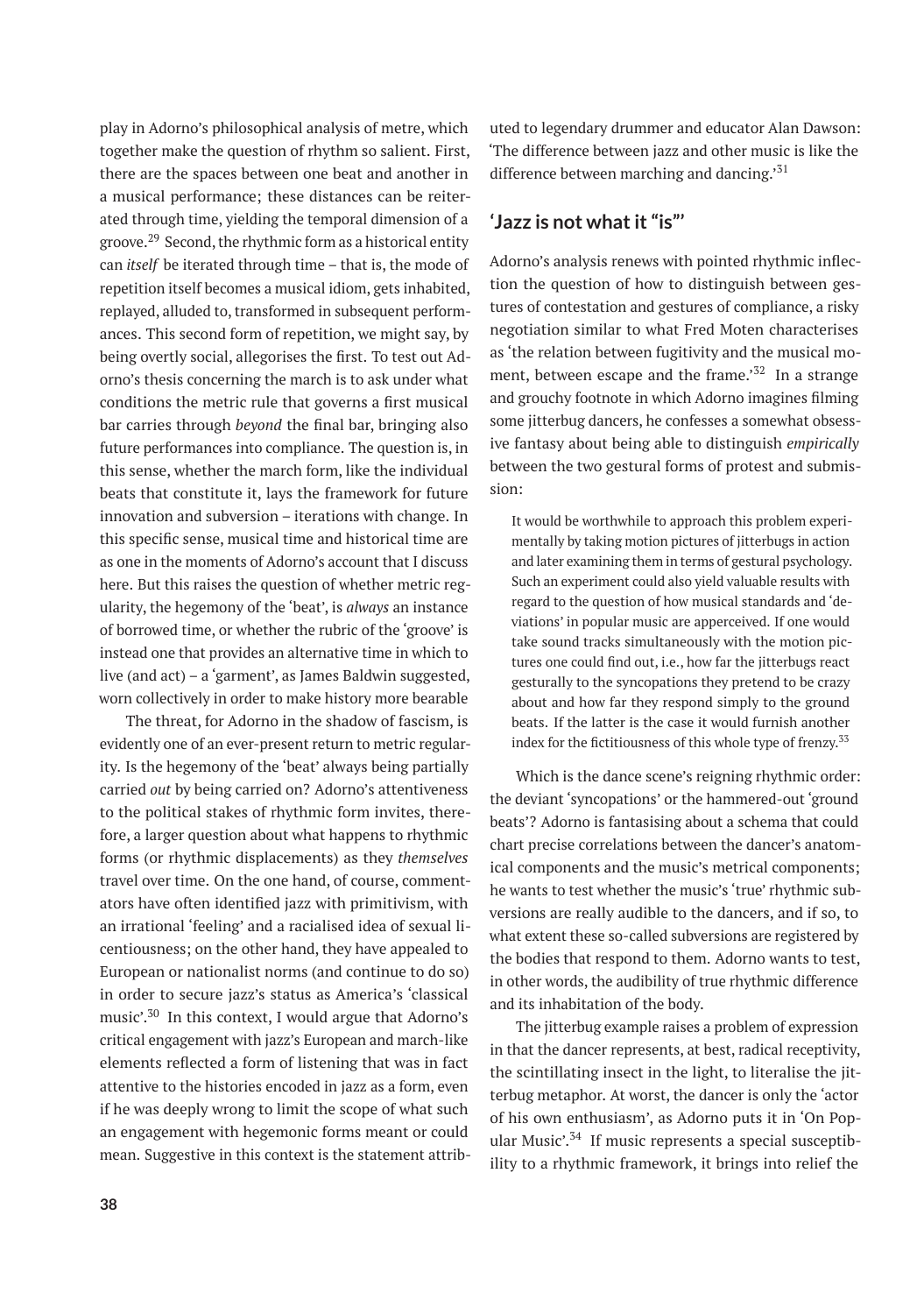extent to which rhythmic expression may be sited outside the subject. On Adorno's account, then, the dancer is in a bind: the accentuation of new spaces in musical time only serves to underscore what Adorno calls the 'ground beats'. It is not clear how rhythmic behaviour – that which must seek collective validation, or in extreme cases functions as an 'agent of occupation'<sup>35</sup> – could ever be understood as non-predetermined behaviour on such an account. The rhythmic gesture is neither one's own, nor does it offer a meaningful form of collectivity. The possibility of lyrical expression in jazz is cast in a parodic light by the uncertainty about rhythmic gestures: to whom do they really belong? What Adorno does not consider is the ways in which the parodic element in the scene is generated by the slippage between a musical form and its white appropriation; between a dance and a figment in the white imagination – in ways that are invisible to his analysis, but never to the musicians themselves. Efforts to address Adorno's error in interpreting this dance scene (or in seeking a rubric of interpretation for it) have focused on the fact that he 'conflates a mass dance craze with collective conformity'.<sup>36</sup> But what this correction misses is the gaping conflation at the heart of a 'mass dance craze' that cannot distinguish between a black American art form with interracial possibilities, on the one hand, and its instantaneous white appropriation, on the other – or, the imbrication of both modes in the art form itself and its conditions of legibility.

The jitterbug dance scene may be a strange point of entry into Adorno's ongoing perception of jazz. But he will argue over and over again in his essays that jazz only reinforces, in its rhythmic articulations, the very mainstream cultural forces that it purports to subvert. In this sense, Adorno's complaints about 'jazz' are, ironically, exactly in line with those complaints about the term made by the innovators of jazz themselves. A question that is often raised at the outset of any discussion of Adorno and jazz is: what musical forms did Adorno have in mind by 'jazz' and did the music he hear really correspond to that label? But this question ignores the fact that the label 'jazz' itself is inextricably (and indexically) linked to the white markets that have threatened to appropriate black American music from its inception; and it turns a blind eye to the extent to which this has been a central concern of the music itself, both in the implicit and the explicit poetics of musicians. The music has from

the beginning problematised its own relation to white expectations. Oddly enough, then, when Adorno writes 'Jazz is not what it "is"', this expression of non-identity is not in the least enigmatic or paradoxical; $37$  rather, such a formulation would be completely in line with a tradition of innovators from Duke Ellington to Miles Davis, through Max Roach and Abbey Lincoln, who have clearly and programmatically contested the term 'jazz', citing it as an obviously damaging label or more specifically as a label that has never once captured what it purports to capture.<sup>38</sup> Indeed, in the context of the United States and its tainted epistemologies, the word 'jazz' would just be one of many majoritarian terms whose sense distorts its reference. The term 'jazz', on this account, would have the distinction of meaning exactly the opposite of that to which it refers. It is a term marking an erasure. This debate has been renewed in the last few years by the New Orleans-born trumpet player, Nicholas Payton, who writes in favor of the music being renamed 'Black American Music': 'Jazz', as he puts it, 'is an oppressive colonialist slave term and I want no parts of it. If Jazz wasn't a slave, why did Ornette try to free it?'<sup>39</sup>

'Free jazz' – a reference to the innovations of Ornette Coleman – may represent something very much like the kind of true 'interference' that Adorno might have imagined for jazz. And yet the clarification that Payton and others routinely make is that 'free jazz' does not represent an effort to break with 'tradition' so much as to break with the *co-optation* of that tradition*.* Indeed, considering that Ornette Coleman's first major intervention appeared in 1958 (with his first album, *Something Else*), the very same year that 'Blues March' appears on Art Blakey's *Moanin'*, 'free jazz' has to be understood, first of all, as an early form of contestation and dialogue within the music itself, and therefore as simultaneous and synonymous with its development (rather than as the last phase in some kind of evolutionary trajectory). On Payton's definition,'Jazz is the White caricaturisation of Black American music'.<sup>40</sup> In other words, jazz is an appropriate term for an actual phenomenon of (linguistic and cultural) displacement; at the same time and for that reason, the term 'jazz' itself calls for an alternative designation that would define the music not in relation to white markets. It is not the term's (often-cited) hopelessly contested and multi-valent etymology (almost like an etymological *métissage*) that provokes the problem of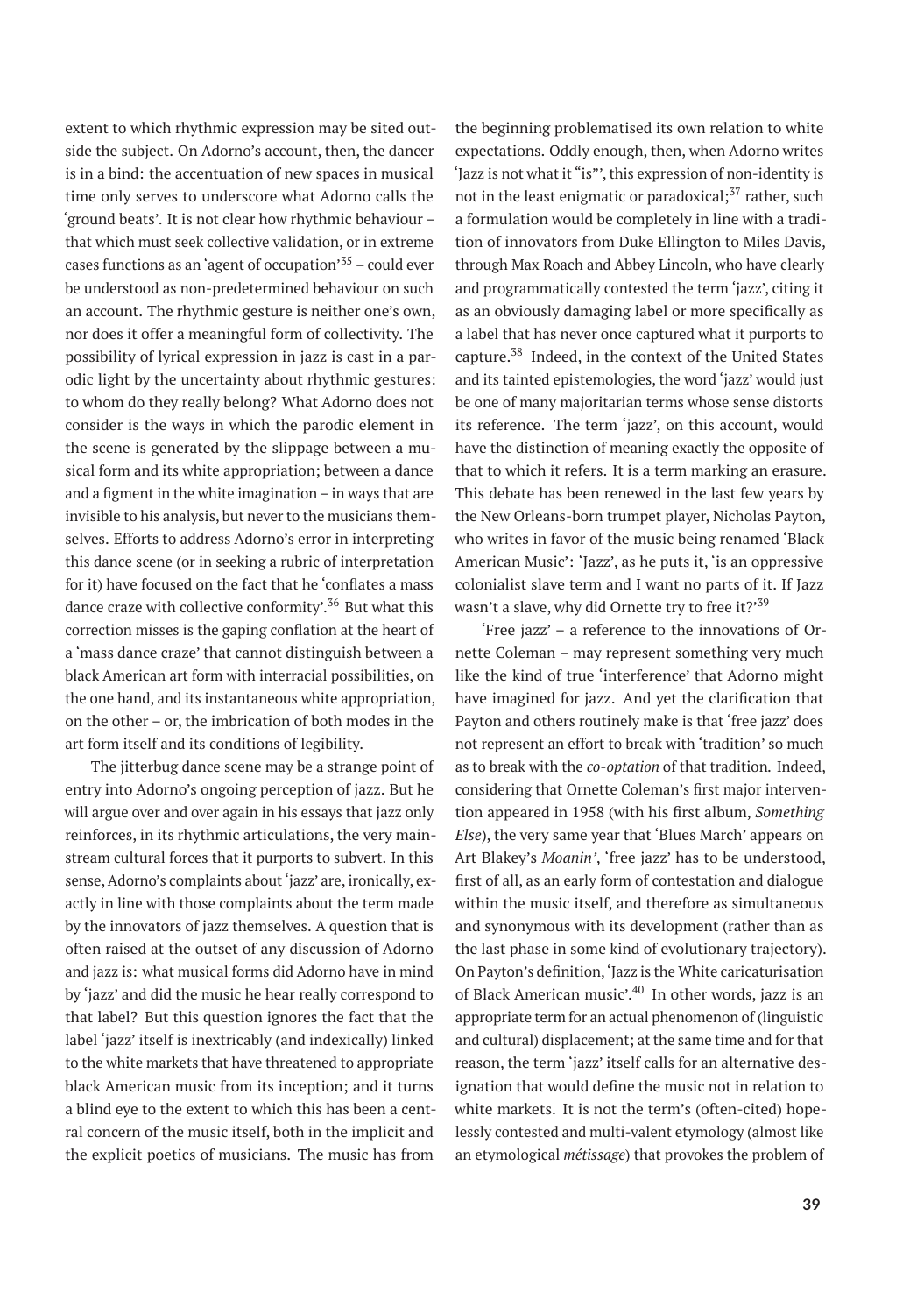jazz's 'identity', as is sometimes lamented, but rather the fixity/solidity of its reference.

In all of Adorno's essays on jazz, the potentially subversive but ultimately un-free musical parameter of rhythm is always foregrounded. In his 'Farewell to Jazz' (ironically, his first jazz essay), he exclaims: 'The virtuoso sax or clarinet, or even percussion, who made his audacious leaps in between the marked beats of the measure … *he*, at least, should have been exempted from industrialisation. His realm was considered to be the realm of freedom.'<sup>41</sup> The question of to what extent a rhythmic (or grooving) subject can be an individual, even as he or she by definition seeks a form of collective acceptance, is one of the *good* questions that Adorno leaves us with. But in 'On Jazz' Adorno links such 'audacious' rhythmic dissidence with the figure of the 'eccentric', whose ambivalent relationship to the underlying rhythmic schema, and hence to the collective, finally results only in an erotic 'virtuosity of adaptation'.<sup>42</sup> The notion of immediacy implied here plays a complex role: immediate expression is longed for, while simultaneously being flouted by what is *apprehended* immediately*.* 'The sex appeal of jazz is a command: obey, and then you will be allowed to take part. And the dreamthought, as contradictory as reality, in which it is dreamt: I will only be potent once I have allowed myself to be castrated.'<sup>43</sup> The Freudian subtext here clearly requires further investigation. But this much is clear: for Adorno, the march has an erotics of submission that converges, somewhat paradoxically, with the erotics of audacious expression. He thinks this happens when what he calls the 'jazz subject' tests out the limited range of his rhythmic intelligibility. To return to the 1933 essay, the 'farewell' of the essay's title is ironic in that jazz is not bidden farewell to because it is under censorship but rather because of the conditions of its acceptance.<sup>44</sup> At the same time, what the march means for Adorno cannot be reduced to its perceived residual military character; there has to be an account of what regular, regulated time means as both the agent and the object of directed behaviour (although it is true that such a discussion applies to popular music generally, and not to jazz alone).

Whatever can be made of jazz's march-like aesthetics continues to permeate Adorno's account when he observes that 'rhythmic emancipation is restricted to the sustained quarter notes of the bass drum.'<sup>45</sup> Continuing to elaborate upon the role played by that element of the drum kit, Adorno now problematises its referent: 'The bass drum, whose previous purpose was the representation of the dance-like primal feelings of colonial peoples, now regulates the march step of local formations.'<sup>46</sup> Indeed, the bass drum, with its traditional role in the military band, is the instrument through which commands are given. $47$  For Adorno, the directive character of the bass drum, executed 'on and on', is never lost.<sup>48</sup>



This attention to the bass drum is not coincidental; certainly in the second half of the twentieth century, with disco and now electronic dance music, the relation of the bass drum (on all four beats) to commercialisation has been intensified.<sup>49</sup> In Adorno's critique of the bass drum's four articulated beats, it is as if there has been an evacuation of the space of 'implied' time; the rhythmic schema becomes over-explicit. What could counter such a form of rhythmic articulation?

As a matter of fact, what is often regarded as jazz's first modernist moment, what Amiri Baraka calls 'the anti-assimilationist sound of bebop' in the 1940s, correlates precisely with the drummer's release from his four-beat obligations with regard to the bass drum. As Robert O'Meally writes: 'What evolved in turn was an aesthetic of speed and displacement – ostentatious virtuosity dedicated to reorienting perception even as it rocked the house. Every instrument became immedi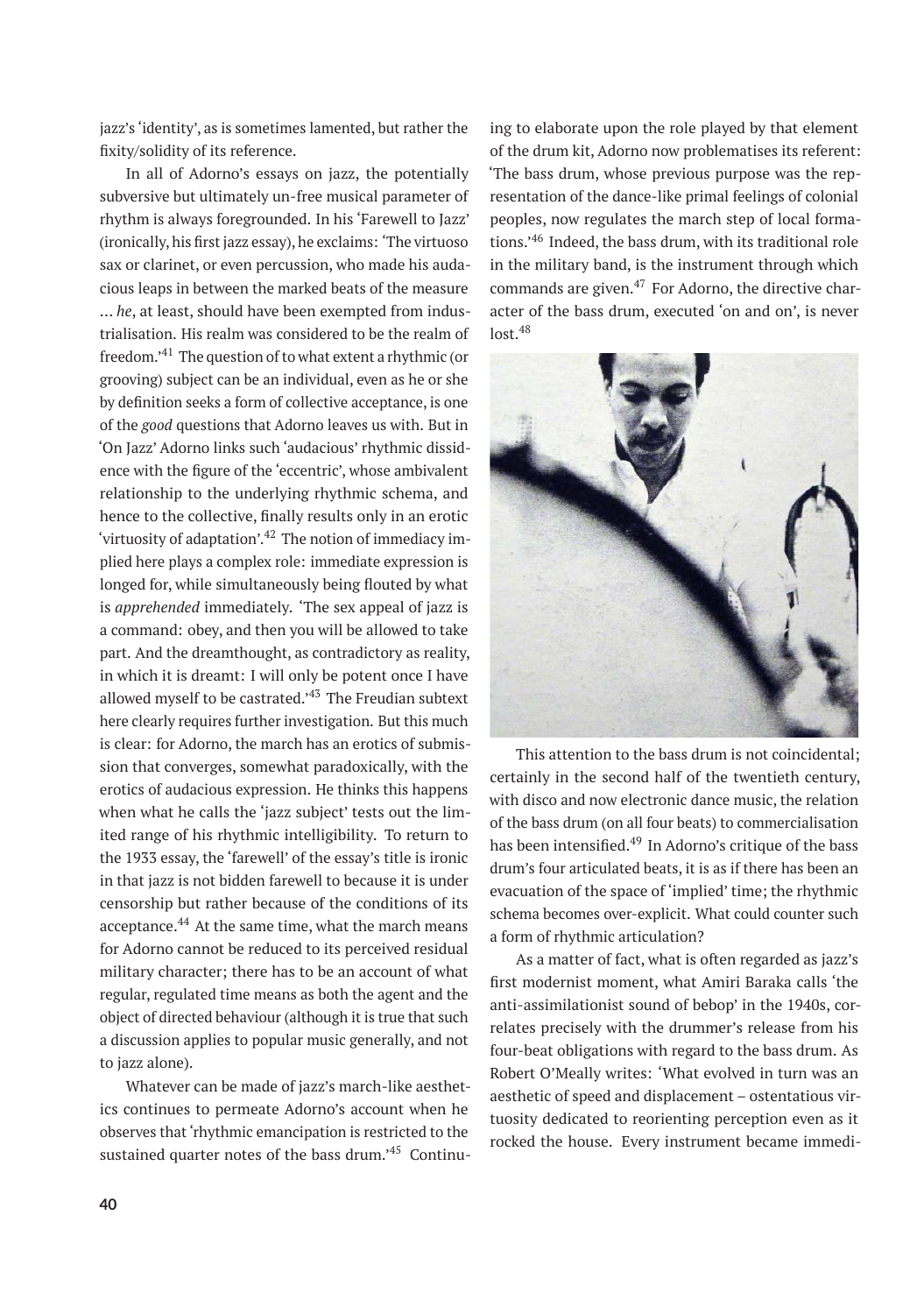ately more mobile, everything *moved*. Drummers Kenny Clarke and Max Roach no longer thumped the bass drum four beats per bar, as some other drummers had done.<sup>50</sup> On the standard historiographical account, the bebop era, with its increasingly fast tempos, was the moment when jazz musicians turned their back on their audiences. It was 'a form of jazz that was created as a revolt against the restrictions on creative freedom that were typical of the big bands of the swing era.<sup> $51$ </sup> Thus, a dichotomy between 'serious' intellectual activity, on the one hand, and dance-based entertainment, on the other, appears to answer Adorno's critique of a rhythmic and aesthetic subservience to mass taste. And yet, a 1992 interview with Barry Harris and Billy Higgins, who came of age during the bebop era, suggests that the possibility of a co-occurrence between 'popular' and 'serious' music may have been overlooked by jazz's defenders and detractors alike:

Barry Harris: Everybody in the block would sing Charlie Parker's solos … Can you imagine a music so sophisticated, and people dancing to sophisticated music? People not dancing to one tempo. You had to know how to dance to about three, four or five different tempos.

Billy Higgins: In fact, you had to dance to the fast tempo and *cut* the time. You could dance to the ballad, and you'd *double* the time! People were really hip, I mean people were hip. Like he's saying, not *musicians* knew the song, *people* knew the songs. *They* knew.<sup>52</sup>

Higgins' and Harris' emphasis on the *dances* ('not concerts') where one went to hear Charlie Parker provocatively counteracts the erasure of black spaces for the enjoyment of art in the conventional historiography of jazz's 'popular culture'. In this sense, their account seriously questions the necessity of equating dance as such with mass culture and commercialisation. And yet the perceived mark of 'sophistication' in the music is Adornian in that the translation from musical metre to bodily movement is not a matter of automatic procedure but rather must be constructed by the listener herself. Indeed, just as 'bebop dance' (still heard as a kind of  $oxymoron<sup>53</sup>$  is not determined by its Swing era inheritance, the complex story of jazz's birth in New Orleans is one which centres around the marching or brass socalled 'second-line band', which however can hardly be identified with the military marching band from which it emerged, either in terms of its musical content or its

social function. In relation to these politics and aesthetics of motion, one is reminded of a Hegelian lesson that Adorno draws upon in 'The Relationship of Philosophy and Music':

[The fact] that what is first and original is not coterminous with the truth is something that can be said of no sphere of life with greater justification than of that art whose most sublime works virtually legitimate themselves by the fact that their truth does not emerge until the last measure … For music, the nullity of the beginning becomes the motor of its own form.<sup>54</sup>

The same could be said of the 'first measures' from which jazz drew its physical and symbolic material. However, as Robert Adlington demonstrates, Adorno's analysis is also shot through with a vehement critique of an idea of rhythmic totality that can be found in Hegel. In a special section of Hegel's *Aesthetics,* entitled 'Time, Bar [*takt*], Rhythm', Hegel seems to defend metric regularity against the 'unregulated running riot' in undifferentiated time, which

contradicts the unity of the self … and the self can find itself again and be satisfied in this diversified definiteness of duration only if single *quanta* are brought into one unity .... In this respect the bar has the same function as regularity in architecture where, for example, columns of the same height and thickness are placed alongside one another at equal intervals, or a row of windows of a specific size is regulated by the principle of equality. Here too a fixed definiteness and a wholly uniform repetition of it is present. In this uniformity self-consciousness finds itself again as a unity.  $55$ 

Hegel even discusses'syncopation' as a correlate of poetic enjambment. Rhythmic syncopation, by 'emphasising some specific beats and subordinating others', actually 'animates this abstract rule' of metric regularity.<sup>56</sup> This last point is one that Adorno makes differently when he talks about syncopation (and other modes of 'interference') as a force that 'shakes' the underlying schema in a fashion that does not contest its hegemony but rather enforces it. The subject articulating himself through the rhythmic totality is only further deformed or distorted by the process of articulation. It is as if such ecstatic 'shaking' – in some way the sign of rhythmic expression itself – does not trouble or modify something, but rather re-presents something in the mode of exclamation. In a later essay, 'Music, Language and Composition'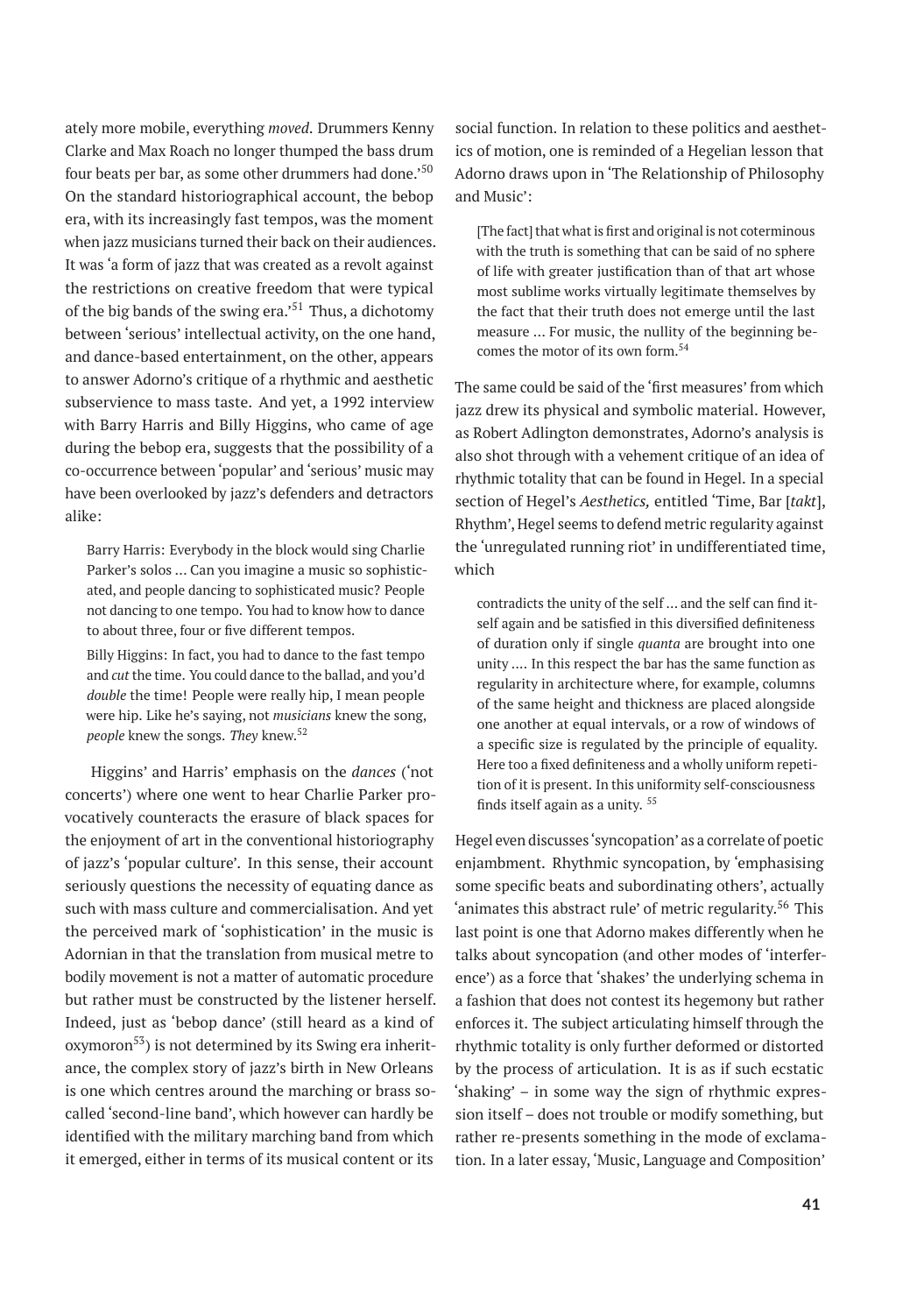(1956), Adorno writes: 'It is difficult to exaggerate the rage against the musical element: prisoners shaking the bars of their cells or people robbed of language driven by the memory of speech. $157$  But the idea that interference 'animates' or somehow gives life to the rule suffuses both his account of syncopation and his account of melodic vibrato in the jazz essays.

The implicit analogy between such rhythmic and melodic elements is novel and generates some figural relationships that are worth exploring. Vibrato 'causes a tone which is rigid and objective to tremble as if on its own',<sup>58</sup> an effect Adorno links – as in the 'On Jazz' essay – to impotent sexuality. Its 'whimpering' sound-motion is not permitted 'to interrupt the fixedness of basic sound pattern', just as syncopation is not permitted to interrupt the basic metre:

The jazz-sound itself … is determined not through one specific conspicuous instrument, but functionally: it is determined by the possibility of letting the rigid vibrate, or more generally by the opportunity to produce interferences between the rigid and the excessive. The vibrato itself is an interference in the precise physical sense, and the physical model is well suited for representing the historical and social phenomenon of jazz.<sup>59</sup>

In contrast to but also in juxtaposition with the beat, the figure of vibrato is understood as a form of rhythmic oscillation whose periodicity waxes and wanes. Taking the point of view of the listener/consumer as opposed to the performer, Adorno writes: 'The schema can still be heard, even through the most digressive breaks in the arrangement. He who is reproducing the music is permitted to tug at the chains of his boredom, and even to clatter them, but he cannot break them', $60$  where breaking them would probably mean renouncing the pleasure principle which is the correlate of boredom as a social phenomenon. Vibrato is 'inserted into the rigid sound', just as syncopation is 'inserted into the basic metre'.<sup>61</sup>

In his essay 'On Popular Music' (1941), Adorno writes that blue notes,  $62$  which he also calls 'worried notes, dirty tones, in other words false notes', are 'apperceived as exciting stimuli only because they are connected by the ear to the right note.'<sup>63</sup> He continues: 'This however is only an extreme instance of what happens less conspicuously in all individualisation in popular music. Any harmonic boldness, any chord which does not fall strictly within the simplest harmonic scheme demands *being perceived*

*as false …* that is, as a stimulus which carries with it the unambiguous prescription to substitute for it the right detail, or rather the naked scheme.<sup>'64</sup> The listener is implicated in the regulative scheme that appropriates even the performance's 'fugitive' moments into what *might* have been said under a normative framework which the listener imaginatively completes. Indeed, by means of this counterfactual logic, the normative thing *is* eventually said, after all. But what produces the 'falseness' of the tone as intentional object? Is Adorno's notion of 'false' here produced by perception – or by designation? The same analysis applies to the 'false bar' or *Scheintakt* which is his privileged example in 'Farewell to Jazz': 'The false bars [or pseudo-measures], which essentially constituted the supposed rhythmic charm of jazz, have their essence precisely in the fact that rhythmically free, improvisational constructions complement each other in such a way that, taken together, they fit back into the unshaken schema after all.<sup> $65$ </sup> There is a startling analogy between the harmonic and the rhythm domain. On Adorno's understanding: the blue note, like the pseudomeasure – *especially in the hands of white commercialism* – only reinforces the rule that is being 'bent'. For Adorno, 'coming back in on the one', *especially* after having completed a circuitous journey, is a way of folding fugitivity back into the governing structure. However, such a metaphorics of interpretation also exposes the lack of a polyrhythmic framework as a glaring philosophical absence.

In a much later recapitulation of his earlier views on jazz, Adorno writes somewhat viciously: 'It is not as though scurrilous businessmen have corrupted the voice of nature by attacking it from without; jazz takes care of this all by itself.'<sup>66</sup> However, I do not believe that this statement could stop at an indictment of jazz specifically, but rather reveals the paradoxical nature of what Adorno calls, in the 'Philosophy and Music' essay, the 'dual nature' of music's 'linguistic character'. On the one hand, an idiom or inherited musical language becomes 'second nature' to the subject, a 'more or less stable system, whose individual moments have a meaning that is at once independent of and open to the subject'. On the other hand, and incommensurable with the previous aspect, 'the legacy of the pre-rational, magical, and mimetic also survives in the aspect of music that resembles language'.<sup>67</sup>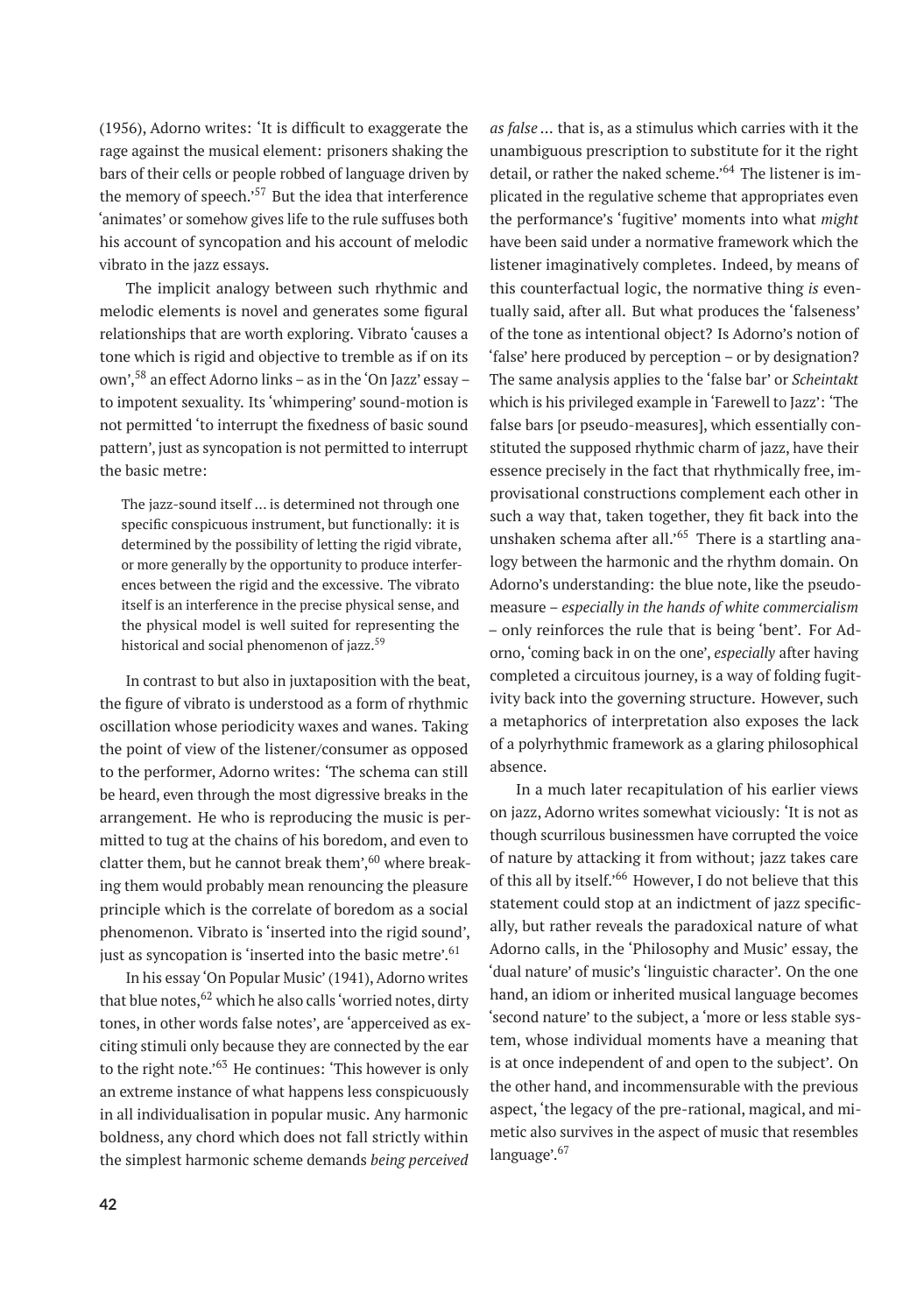## **Beyond Syncopation**

In his 1932 essay 'On the Social Situation of Music', Adorno summarises the claim which he would repeatedly make with regard to rhythm in jazz, in a series of statements spanning from 1933 to 1962: 'Metrically the eightbar structure dominates, making use of syncopation and the interpolation of false beats only as ornaments.'<sup>68</sup> As we have seen, this is not one particular observation but a definite line of analysis that permeates all the jazz essays in which the musical parameter of rhythm is always foregrounded. Adorno identifies rhythm as the one potentially progressive element in jazz music, but somehow the radical potential of rhythm cannot be realised or cannot be enacted in a manner that could be understood as a form of freedom. 'If someone had wanted to take the syncopation and rhythmically improvisational impulses to their logical conclusion', he writes, 'then the old symmetry would have broken apart.'<sup>69</sup> And yet there is a way in which syncopation is made out, paradoxically, to be a principle whose logical conclusion is not available to it from the very beginning. Indeed, as he polemically puts it, syncopation itself is 'beaten down by [the beat]'.<sup>70</sup> This arresting formulation disrupts the possibility of conceiving the 'beat' as a free-standing musical element; it is rather a grammatical subject subordinated violently to its object. $71$  Rather than syncopation functioning as 'interference' or intervention into the standardised scheme, rhythmic agency and the transitive capacity to 'strike' is accorded to the beat and not to the syncopation.<sup>72</sup> In the same way, the vibrato is not so much a citation or modification of the root note as itself subjected to that root note.

Adorno's account of syncopation has what may be regarded as a sequel in the influential work of musicologist David Temperley, who, taking examples from rock and soul music, argues that 'syncopated rhythms often seem to reinforce the metre of a song rather than conflicting with it.'73 Temperley offers a model according to which a syncopated melody can be expressed as a 'surface structure' whose underlying 'deep structure representation' is inferred by the hearer. The deep structure is 'similar [to the surface melody], except that the syncopations have been "normalised".<sup>74</sup> Yet, I would argue that the 'deep structure' versions of songs yielded by this analysis (for

example, those of Marvin Gaye) are hopelessly squared and rhythmically disfigured. To construe Marvin Gaye's melody as syncopation, as Temperley does, is to presuppose an underlying 'straight' version in which Gaye's melody comes in directly on the downbeat. The idea that a non-syncopated mental representation (for instance, one in which Gaye phrases his melody squarely on the downbeat) functions as the implied basis of the music's intelligibility, or even as an 'idealisation' of the music (which would be a weaker claim), is highly problematic: $^{75}$ Any musician who has played Marvin Gaye's music will tell you that the way he weaves his melody through the spaces between the beats is the rule, not the exception; furthermore, crucially, if he *had* landed on the downbeat, this too would have been syncopation. Notably, Temperley does not consider the possibility that any rhythmic schema inconsistent with European 'strong beats' could constitute such a 'deep structure'. This suggests that the framework of 'syncopation' might be wholly inappropriate for characterising the music in question, even though it is routinely cited as *the* essential feature of black American music.

The framework of polyrhythm, as elaborated by master drummer, educator and theorist C.K. Ladzekpo, implicitly anticipates, and deflects, the same misconceptions that Adorno's deployment of 'syncopation' crystallizes: *the main beat scheme cannot be separated from the secondary beat scheme.*<sup>76</sup> My point in citing Ladzekpo here is not to collapse the differences between rhythmic subversion in black American music (jazz) and in African music, but rather to point out the limitations for thought that are posed by staying within a white musicological discourse. Polyrhythmic frameworks show that the so-called 'strong beats' depend on syncopation for *their* articulation. This suggests that the 'secondary' beat or syncopation does not merely call into question the 'main beat' but could be used as the grounds for contesting any claim on the part of the 'ground beat' to have an identity independent of that contestation. Unlike the white, dominant power structure, the 'strong beats' that Marvin Gaye's melody dances around are not holding onto the fantasy that their identity is independent of that contestation.

Standard definitions of syncopation all rely on a concept of a measure divisible into a normative hierarchy of accented beats, yielding what Adorno means by the 'good part of the measure [*vom guten Takteil*]'; a hierarchy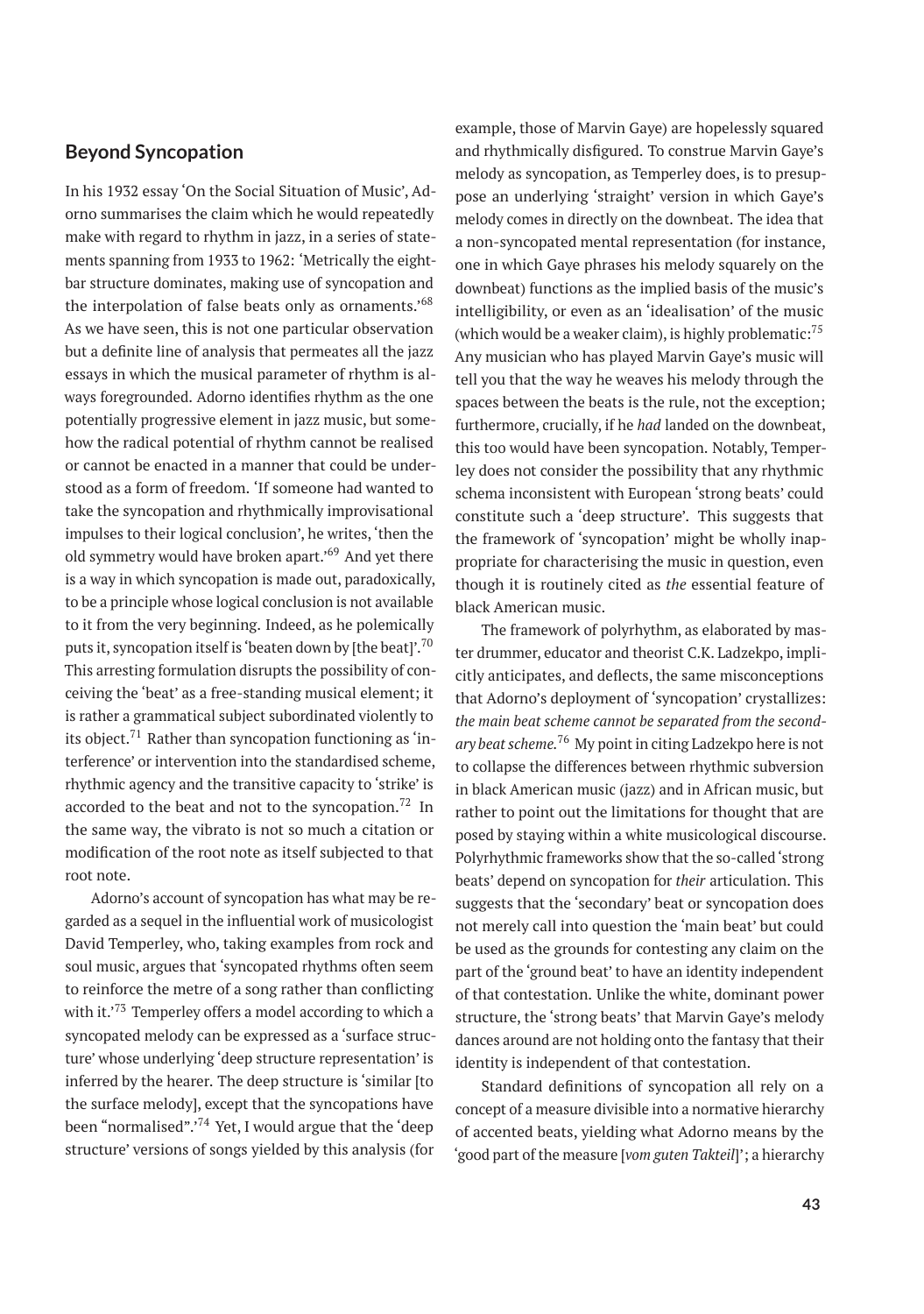which syncopations (the stressing of 'off-beats') upend. But the notion of 'weak' and 'strong beats' derives from a theoretical framework, initially prescriptive and not descriptive, which began to develop in late eighteenthcentury Europe, apparently adapted from theories of prosody in poetry.<sup>77</sup> In no way does the notion of metre itself imply such a hierarchy. And if syncopation is also (in the domain of grammar) the contraction of a word by omission of one or more syllables or letters in the middle, then syncopation will indeed always be understood as an 'interruption' of something antecedently given – or an ellipsis, a maiming of something whole. The resulting view is that what is 'off-beat' has what is 'on-beat' as its ground, and that it is only intelligible by reference to that ground (which, for some reason, it avoids). If syncopation, as Adorno claims, is inefficacious for disrupting the workings of power, then those workings operate as much in the realm of rhythmic nomenclature as in the realm of musical time proper.

While the 'referent' of syncopation is normative march time, the polarity of march-syncopation (normdeviation) eclipses those rhythmic elements of jazz that have their origin elsewhere, elements which are brought into contact with the march but which themselves do *not* refer to the march. As Sidran reminds us, 'the rhythmic feeling of the earliest marching bands had its "swing" or "syncopation" not from the alteration of Western time signatures but from the imposition of African … rhythms on these signatures.'<sup>78</sup> Indeed, the West African and black diasporic framework of polyrhythm (for example, a 12-beat rhythmic period in which the overlay of patterns can simultaneously be felt in 3 and in 4 time) is one which makes systematic ambiguity a vital feature. But whereas gestalt psychology would orient the viewer towards a set of mutually exclusive interpretations, the aspiration of the polyrhythmic listener and player-in-training is always projected towards experiencing more aspects of the ambiguity simultaneously. As one jazz drummer, Charli Persip, explains, in Paul Berliner's landmark study *Thinking in Jazz*,

See, the triplet feeling in rhythm, 'dah-dah-dah, dahdah-dah,' makes you relax … It makes you hold back; you can't rush triplets. But the duple part of the rhythm is like marches,'one and two and' or 'one and two and three and four and.' That kind of division of time makes you move ahead, forge ahead, march –'boom, boom, boom,

boom.' That's the push of the rhythm. And that's why it is so nice when you combine those two feelings. Then you get a complete rhythm that marches and still relaxes.<sup>79</sup>

The aesthetics of swing (the key rhythmic principle that Adorno does not discuss) do not revolve around a modification of 'straight' rhythm but rather rely on a relationship between two distinct polarities. Sidran's and Persip's accounts of creolisation describe an integration between West African and European rhythmic schemes, but it is important to note that, on another level, the model of polyrhythm *itself* is West African, and hence the framework in which the integration itself can productively take place is not itself hybridised. Persip's recourse to polyrhythm here is not about the capitalist West raiding native cultures to refresh its own stale expression – rather, polyrhythm furnishes the *meta-*language of Persip's example. For Adorno, 'the burgeoning joy brought on by triple rhythms inserted into a four-beat metre … seem to loosen all the bonds of upbringing and custom [*Zucht und Sitte*]'.<sup>80</sup> 'Swung' time need not primarily operate on or modify straight time, as some kind of preexisting norm encoded or violently imposed somewhere in its history. Rather, swing can be thought of as the assertion of a polyrhythmic framework under which alone the very negotiation in question becomes possible. Against its assimilation into the framework of syncopation, the background polyrhythmic framework of this music is subject neither to the 'empty flood' of time, nor to a prescripted matrix of permissible accents. Indeed, those who choose to come back in on the downbeat may be reconciling themselves with history in any number of ways.<sup>81</sup>

*Maya Kronfeld has recently completed a PhD in Comparative Literature at the University of California, Berkeley. She has collaborated with some of the most innovative drummers on the contemporary scene, and is piano faculty at the Stanford Jazz Workshop.*

#### Notes

<sup>1.</sup> Theodor W. Adorno, 'On Some Relationships between Music and Painting', trans. Susan Gillespie, *The Musical Quarterly* 79:1 (1995), 66.

<sup>2.</sup> James Baldwin, 'Of the Sorrow Songs: The Cross of Redemption' [1979], in *The Cross of Redemption: Uncollected Writings,* ed. Randall Kenan (New York: Pantheon Books, 2010), 124. For more on Baldwin and the centrality of black Atlantic music for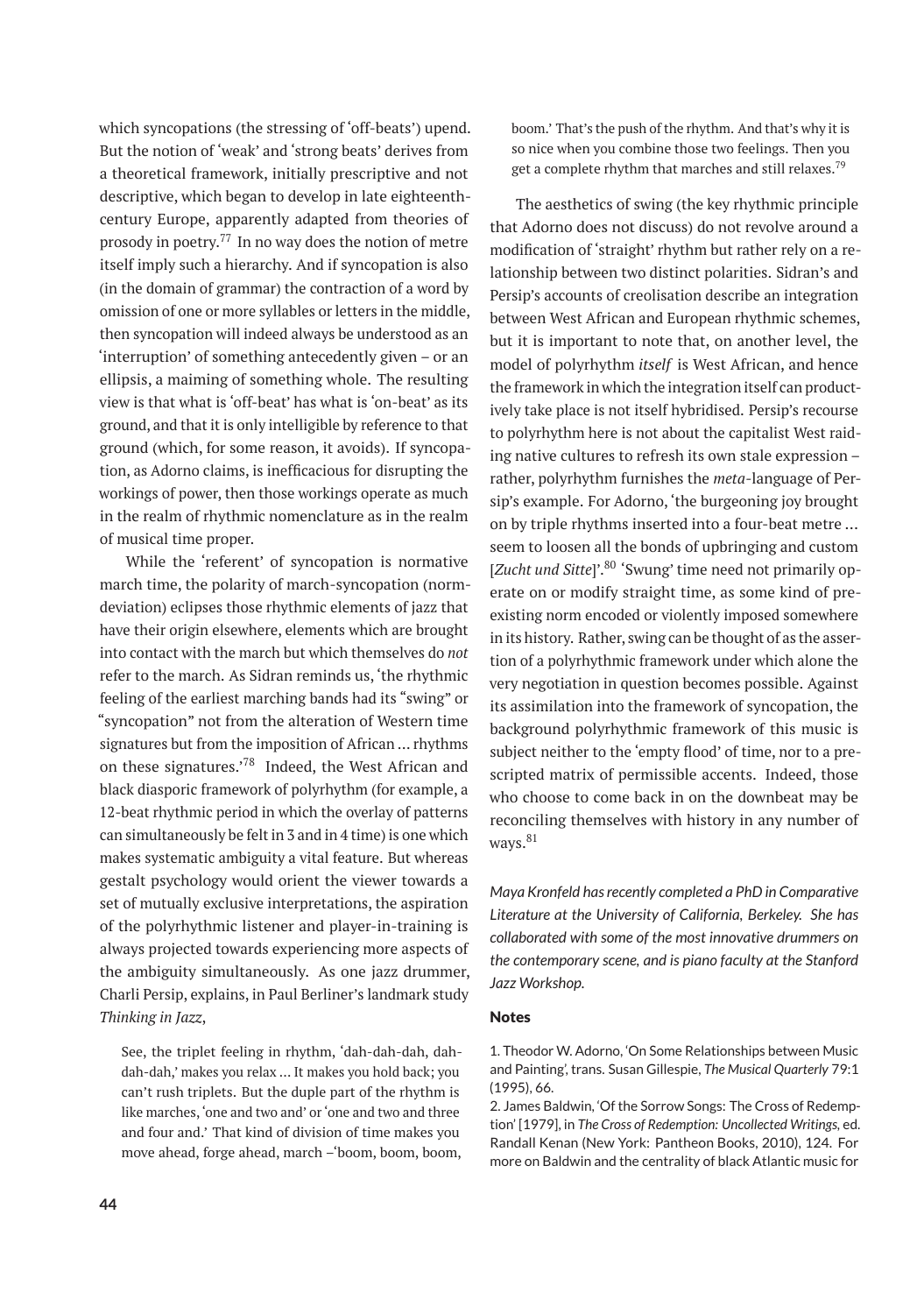the theorisation of 'distinct conceptions of time that have a special political and philosophical significance', see Paul Gilroy, *The Black Atlantic: Modernity and Double Consciousness* (London and New York: Verso, 1993), 203.

3. Max Horkheimer and Theodor W. Adorno, *Dialectic of Enlightenment* [1944], ed. Gunzelin Schmid Noerr, trans. Edmund Jephcott (Palo Alto: Stanford University Press, 2002)*.*

4. Critiques include Nick Nesbitt, 'Sounding Autonomy: Adorno, Coltrane and Jazz', *Telos* 116 (Summer 1999), 81–98; Ulrich Schonherr, 'Adorno and Jazz: Reflections on a Failed Encounter', *Telos* 87 (March 1991), 85–96; Theodore A. Gracyk, 'Adorno, Jazz, and the Aesthetics of Popular Music', *Musical Quarterly,* 76:4 (Winter 1992), 526–42. See a response to Gracyk in Fumi Okiji, *Jazz as Critique: Adorno and Black Expression Revisited* (Stanford: Stanford University Press, 2018), 19–20. For attempts to grapple with the specific problematics of rhythm in Adorno's discussions of jazz, see Robert Witkin, 'Why Did Adorno "Hate" Jazz?', *Sociological Theory* 18:1 (March 2000), 145–70; J. Bradford Robinson, 'The Jazz Essays of Theodor Adorno: Some Thoughts on Jazz Reception in Weimar Germany', *Popular Music* 13:1 (1994), 1–25; Lee B. Brown, 'Adorno's Critique of Popular Culture: The Case of Jazz Music', *Journal of Aesthetic Education* 26:1 (Spring 1992), 17–31.

5. The difficulty of this comparative task, which I merely gesture at here via the metonymy of the bass drum, is powerfully and cautiously argued in the section 'Children of Israel or Children of the Pharaohs' in Paul Gilroy, *The Black Atlantic*, 205–212. With Fredric Jameson, Gilroy elaborates the link between the dialectic of enlightenment and racial terror, glossing the dialectic as 'that scientific domination of nature and the self, which constitutes the infernal machine of western civilisation … this experience of fear in all its radicality, which cuts across class and gender to the point of touching the bourgeois in the very isolation of his town houses or sumptuous apartments, is surely the very "moment of truth" of ghetto life itself, as the Jews and so many other ethnic groups have had to live it: the helplessness of the village community before the perpetual and unpredictable imminence of the lynching or the pogrom, the race riot.' Fredric Jameson, 'History and Class Consciousness as an Unfinished Project', *Rethinking Marxism* 1:1 (Spring 1988), 70; quoted in Gilroy, *The Black Atlantic*, 206.

6. See Robert Kaufman, 'Red Kant, or The Persistence of the Third *Critique* in Adorno and Jameson', *Critical Inquiry* 26:4 (Summer, 2000), 709: 'The Frankfurt school holds that Kantian antinomies, while not to be regarded as immutable, at the very least reflect accurately the divisions between life and thought (and the divisions present inside each) under actually-existing capitalism and "really-existing socialism" both.'

7. Hannah Ginsborg offers a reading of Kant's Third *Critique* according to which 'imagination can be "lawful", or "conform to rules", yet without being governed by any rule or concept in particular.' See Hannah Ginsborg, 'Lawfulness without a Law: Kant on the Free Play of Imagination and Understanding', in *The Normativity of Nature: Essays on Kant's Critique of Judgement* (Oxford: Oxford University Press, 2015), 55. Those (like me) who grapple with the Kantian notion of aesthetic judgment can gain much elucidation from the way jazz musicians theorise their

own practice: At Smalls Jazz Club in New York City I recently overheard a musician describing what happens when jazz improvisation is successful: 'it's not predictable, and yet that sh\*t is right.' A philosophically nuanced position in which one must play *correctly* what could never be formulaically prescribed – this is exactly what I argue must be recognised in the domain of *rhythm*.

8. I trust drummers to define rhythmic concepts in the context of their practical application. Rather than quoting musicologists on syncopation, I therefore quote here from a classic drumming exercise book, beloved by jazz drummers: Ted Reed's *Progressive Steps to Syncopation for the Modern Drummer* (Clearwater, Florida: Ted Reed, 1958): 'Syncopation occurs when a temporary displacement of the regular metrical accent occurs, causing the emphasis to shift from a strong accent to a weak accent.' (33). The rest of the book consists in drum exercises, not definitions. 9. Personal conversation with the author, 15 May 2019. For a major musical and ethnographic intervention in the historiography of swing, based on research at the Louisiana State Penitentiary at Angola, see Howard Wiley & The Angola Project, *12 Gates to the City,* 2010, compact disc. See also Daniel E. Atkinson, "'Feets Don't Fail Me Now": Navigating an Unpaved, Rocky Road to, through and from the Last Slave Plantation', in *Civic Labours: Scholar Activism and Working-Class Studies*, eds. Dennis A. Deslippe, Eric Fure-Slocum, and John W. McKerley (Chicago: University of Illinois Press, 2016).

10. Okiji, *Jazz as Critique*. My account is thus in line with scholars and jazz musicians who have in recent years written of their own affinities with a version of Adorno on jazz that sheds light on what Okiji describes as 'the contradiction of music being both *of* society and set *apart* from it', while simultaneously heeding Okiji's call for a 'more penetrating, and more difficult, conversation with Adorno' than was 'afford[ed] by the early attacks on his jazz writing.' Ibid., 19, 35.

11. Adorno, *Essays on Music*, 485.

12. Ibid.

13. Ben Sidran, *Black Talk* (Cambridge, MA: Da Capo Press, 1983), 23.

14. Chad L. Williams, *Torchbearers of Democracy: African American Soldiers in the World War I Era* (Chapel Hill: University of North Carolina Press, 2010), 165.

15. For an account of James 'Jimmy' Europe directing his men to strike up 'La Marseillaise' to French soldiers who are subsequently unable to recognise their own national anthem in its 'syncopated' version, see also Chad L. Williams, *Torchbearers of Democracy*, 165–166. See also Paul Gilroy's discussion of Reese, and his regiment's drum major Noble Sissle's own account of the effect of 'syncopation' on the French: 'It is significant that the military was the most important means through which attractive and exciting aspects of black American culture were first introduced into the heart of Europe.' Gilroy, *Against Race*, 290.

16. Alan Goldsher, *Hard Bop Academy: The Sidemen of Art Blakey and the Jazz Messengers* (Wisconsin: Hal Leonard Corporation, 2002), 56.

17. John S. Wilson, 'Blakey Proud of New Faces in His Latest Messengers' [February 23, 1983], in *The New York Times Guide*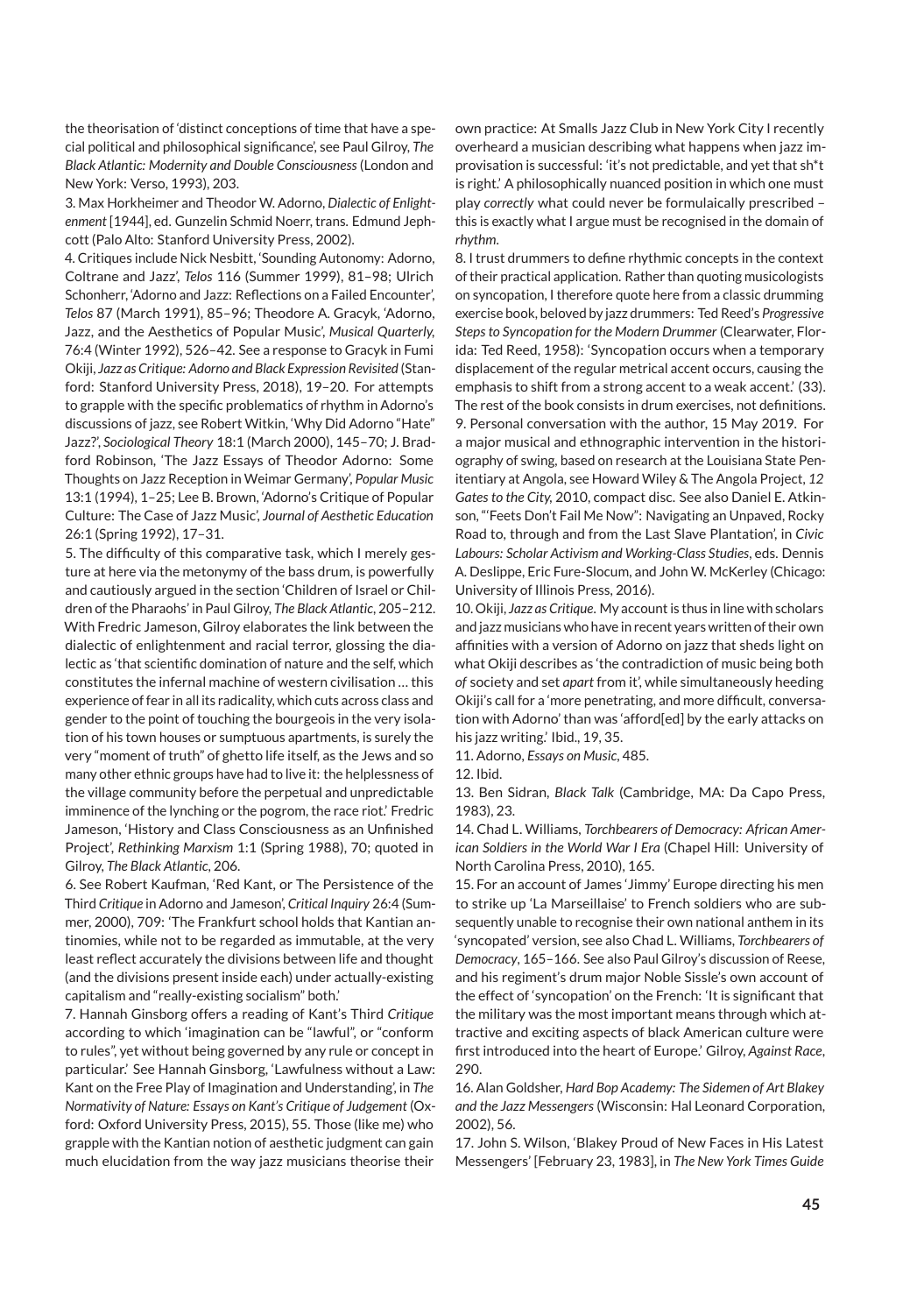*to the Arts of the 20th Century* (Chicago: Fitzroy Dearborn, 2002), 2679.

18. The 'Stalinist March' section in the Fourth Movement of Shostakovich's Fifth Symphony comes to mind. The problem of interpretation generated by 'Blues March' is not so novel, but rather, as Richard Taruskin writes about Shostakovich's Fifth, the problem of a 'richly coded utterance, but one whose meaning can never be wholly encompassed or definitively paraphrased'– except that it requires 'two categories of … study: one dealing with the creation of art under conditions of censorship or persecution; the other … with the question of irony.' Richard Taruskin, 'Public Lies and Unspeakable Truth: Interpreting Shostakovich's Fifth Symphony', in *Shostakovich Studies*, ed. David Fanning (Cambridge: Cambridge University Press, 1995) 29– 30. I would like to thank drummer and percussionist Savannah Harris for sharing this comparison.

19. Doing this kind of clarifying work on Adorno's behalf is deeply problematic, precisely because, as Robert Witkin points out, 'Adorno resorts to a number of generalised and negative characterisations of jazz as music, *rather than offering*, *as in the case of the classical composers, analyses of specific works*.' On the limits of defending Adorno by appealing to the distinctness of 'real jazz' as opposed to popular music, see Robert Witkin, *Adorno and Music* (London and New York: Routledge, 1998), 170– 175; Okiji 4.

20. James Baldwin, *The Cross of Redemption: Uncollected Writings* (New York: Pantheon, 2010), 36.

21. Richard Grunberger, *The 12–Year Reich: A Social History of Nazi Germany, 1933–1945* (New York: Da Capo Press, 1995), 76.

22.Michael Golston, "'Im AnfangWar Der Rhythmus": Rhythmic Incubations in Discourses of Mind, Body and Race from 1850– 1944', *Stanford ElectronicHumanities Review* 5, supplemental: *Cultural and Technological Incubations of Fascism*(1996), last updated 17 December, 1996, http://www.stanford.edu/group/SHR/5– supp/text/golston.html

23. See Richard Leppert's commentary in Adorno, *Essays on Music*, 359.

24. Adorno, *Essays on Music*, 485.

25. See Clarence Lusane's historical research on the assault on jazz in Nazi Germany, which was undoubtedly motivated by anti–blackness, while at the same time 'the ideological attacks on jazz were a necessary correlate in the attempt to build the racial state, and in turn in racialising Jews….On moral, political, and racial grounds, jazz and its black and Jewish practitioners would find themselves at war with the incoming regime. … Unlike any other cultural expression of the period, jazz was viewed by the Nazis as both black *and* Jewish.' Clarence Lusane, "'Nigger Music Must Disappear": Jazz and the Disruption of Cultural Purity', in *Hitler's Black Victims: The Historical Experience of Blacks, Africans and African Americans During the Nazi Era* (New York: Routledge, 2003), 184–186.

26. Golston, "'Im Anfang War Der Rhythmus"'.

27. Richard Grunberger, *The 12–Year Reich,* 410. See also the discussion in Golston, "'Im Anfang War Der Rhythmus"'.

28. S. Frederick Starr, *Red and Hot: The Fate of Jazz in the Soviet Union, 1917–1980* (New York: Oxford University Press, 1983), 174. See also the discussion in Lusane, *Hitler's Black Victims*, 86. 29. Pieces that alternate between different forms of musical time can also be considered 'regular' in so far as there is a mutually agreed upon relationship between (or pulse underlying) each of the related metres; even in these cases one measure contains within it the 'rule' for the next measure in the form of a plan to be realised jointly.

30. A term which Adorno himself derides as 'informed barbarism'. See *Essays on Music*, 135.

31. *The Drummer's Complete Vocabulary as Taught by Alan Dawson: Book & 2CDS* (Van Nuys, Los Angeles: Alfred Publishing, 1997), ix.

32. Fred Moten, 'TASTE DISSONANCE FLAVOR ESCAPE: Preface for a solo by Miles Davis', *Women & Performance: A Journal of Feminist Theory* 17:2 (July 2007), 241.

33. Adorno, *Essays on Music*, 467.

34. Ibid..

35. Golston, "'Im Anfang War Der Rhythmus"'

36. Richard Leppert, Commentary in Adorno, *Essays on Music*, 345.

37. Adorno, *Essays on Music*, 472.

38. See the article by Max Roach, 'What Jazz Means to Me': 'Let us first eliminate the term "jazz" … What "jazz" means to me is the worst kind of working conditions, the worst in cultural prejudice … the term "jazz" has come to mean the abuse and exploitation of black musicians; it has come to mean cultural prejudice and condescension.' *The Black Scholar* (Summer, 1972), 3–4. I thank drummer Allison Miller for calling this to my attention. An indispensable resource that details the critique of the term 'jazz' by the jazz greats themselves is Arthur Taylor's *Notes and Tones: Musician to Musician Interviews* (New York: Da Capo Press, 1993).

39. Nicholas Payton, 'An Open Letter to my Dissenters on Why Jazz Isn't Cool Anymore' (2 December, 2011), quoted in Thomas Zablinger, 'Jazz', in *The Palgrave Encyclopedia of Imperialism and Anti-Imperialism*, ed. Immanuel Ness and Zak Cope (Basingstoke: Palgrave Macmillan, 2016), 502.

40. Nicholas Payton, 'On the European Influence in Black American Music', last modified 2 August, 2012, [https://nich](https://nicholaspayton.wordpress.com/2012/08/02/on-the-european-influence-in-black-american-music/)[olaspayton.wordpress.com/2012/08/02/on–the–european–](https://nicholaspayton.wordpress.com/2012/08/02/on-the-european-influence-in-black-american-music/) [influence–in–black–american–music/](https://nicholaspayton.wordpress.com/2012/08/02/on-the-european-influence-in-black-american-music/)

41. Adorno, *Essays on Music*, 497.

42. Ibid., 489.

43. Ibid., 491.

44. For a conflicting interpretation, see Michael H. Kater, who argues that Adorno was opportunistic in 'applauding' the Nazi censorship. 'Forbidden Fruit? Jazz in the Third Reich', *The American Historical Review* 94:1 (February, 1989), 14. For a rebuttal, see Richard Leppert, in Adorno, *Essays on Music*, 14.

45. Adorno, *Essays on Music*, 430

46. Ibid..

47. 'Bass drum',*New Grove Dictionary of Music*,*Grove Music Online*,

ed. Dean Root, http://oxfordmusiconline.com

48. Adorno, *Essays on Music*, 497.

49. One can be sure that Adorno would have been alarmed by the now-standard metronomisation of recorded music (where virtually all of popular music is recorded to a metronome or 'click